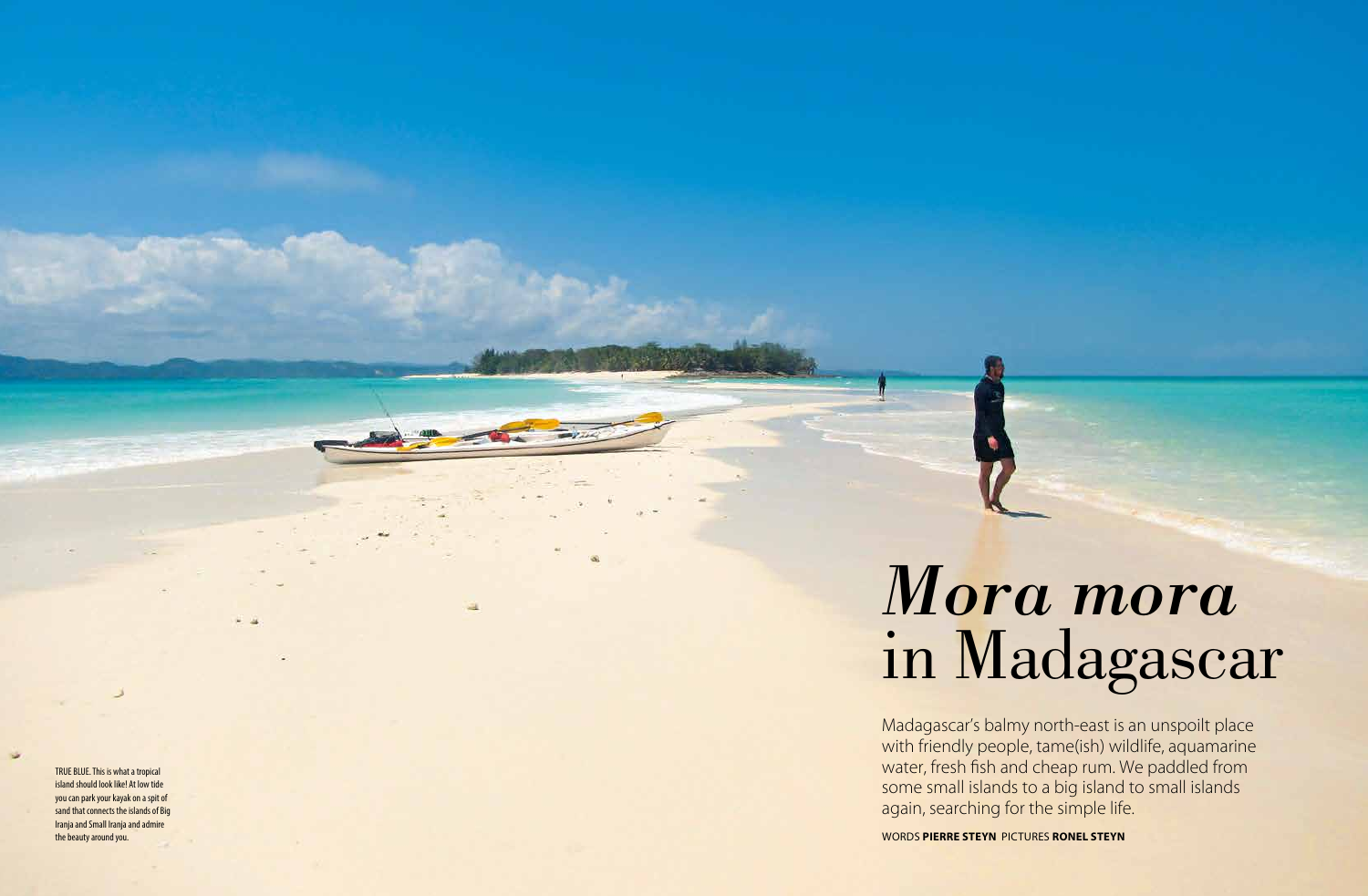

I AM SAILING (opposite page). The fishing villages on the smaller islands and many along the coast of Madagascar can only be reached by boat. A dhow under sail is still one of the most reliable ways to transport people and goods.

WHEN IN ROME (above). This is the view across Madirokely Bay on Nosy Be, where the local residents have a big beach party every Sunday night. Remember your earplugs if, like us, your first night on Nosy Be happens to be a Sunday… Or just join the party!

Gogge T<sup>t's</sup> positively medieval, man!<br>
You're not going to believe<br>
how beautiful it is," says<br>
a fellow airline passenger<br>
named Ant, giving me a<br>
punch on the shoulder to emphasize his You're not going to believe how beautiful it is," says a fellow airline passenger named Ant, giving me a point. He fires off a volley of names of places, each one a machine-gun burst of vowels: "Barabaramahamahamaymay" followed by what sounds like "Beraberavinavina". I have no idea what I'm hearing.

It's a Sunday afternoon in October and our SA Airlink flight from Joburg landed on Nosy Be – a big island off the north-east coast of Madagascar – about 20 minutes ago. But we can't disembark because… Well, it's a Sunday afternoon in Madagascar. The mobile stepladder that will allow us to get off the plane can't be found and the only things moving outside are the palm trees swaying in the breeze.

"*Mora mora*," says Ant. His wife and kids join him in laughter. "Slowly, slowly," he translates. "Go with the flow. You'll catch on soon enough."

Ant's family did the same paddling safari last year that my wife Ronel and I have signed up for. They enjoyed it so much that they're back in Madagascar, this time to hop aboard a chartered yacht and explore the islands in the Mozambique Channel. Thanks to Ant's

enthusiasm I can't wait for our own adventure to start.

Eventually someone has a brainwave and we disembark one by one by tiptoeing down the luggage conveyor belt. Welcome to Madagascar!

### DAY<sub>1</sub>

#### Battling the trade winds

I wake to a chorus of strange-sounding birds and insects outside my hotel room. Ronel and I spent our first night in Madagascar at L'heure Bleue, a pretty, French-run hotel that overlooks Madirokely Bay on the south coast of Nosy Be. Bert Spalding, our paddling guide, came and introduced himself and we got to know our four paddling companions: a couple from Fish Hoek and two friends from Kommetjie.

Bert, a South African who has lived in Madagascar for 12 years, told us that we were there to relax and not work too hard. As we lay in the hotel's big seawater swimming pool with a Three Horses lager in hand, watching the sun set, Bert gave us a rundown of the week ahead: Our home base would be a dhow called *Salama Tsara* (Hello Pretty), which belongs to Madagascar Island Safaris (MIS), the company that organised our trip. Any time we didn't feel like paddling we'd be picked up and ferried to

the next island. The experienced crew would cook our meals and ply us with drinks. What's not to like about that plan?

After breakfast (tropical fruit, strong Malagasy coffee, a croissant with fragrant honey) a driver from MIS picks us up in a minibus for the quick journey to the harbour in Nosy Be's capital Andoany (formerly known as Hellville), where we'll meet up with Hello Pretty.

A crew member loads our luggage into a tiny boat and we find places to sit around the edge. The captain of the dhow, Honore Mahavita, balances on the bow clutching a bag full of baguettes and slowly we move across to the dhow, which is lying at anchor.

Once on board and with our bags safely stowed, we stretch out on deck under a shade net. The diesel engine starts up and we putter south-west, towards a small island called Ankazoberavina, about 30km away. Our plan is to snorkel on a reef there, then to paddle about 6 km into Russian Bay to the MIS campsite on the Ampasindava Peninsula.

Slowly the bustle of Andoany fades into the distance. Every now and then a fisherman in a small pirogue passes by, and I start to see bigger dhows under full sail, harnessing the trade winds to deliver goods all along the coast. The scene couldn't have changed much in 300 years.

Today, however, the trade winds are not in our favour. *Salama Tsara* might be beautiful, but boy is she slow. When I ask Honore how long before we reach the coral reef, the answer is "one hour". An hour later the answer is still "one hour". And the same another hour later. It's time to lie back, relax and surrender to

*mora mora* .

**It's late in the afternoon** by the time we reach Ankazoberavina. While Bert unhitches the four kayaks from the deck and lowers them into the water, we use the opportunity to snorkel over the reef. Parrot fish, lunar fusiliers, butterfly fish and zebra fish dart around in the crystal clear water.

"The darkness will catch us if we don't get Bert's kayaks seat two people each and

going," Bert warns. It's time to get paddling… they're very stable. We soon find our rhythm on the open water. We follow Bert, who heads south towards the mouth of Russian Bay in the distance. It feels like we're speeding along compared to the pace of the dhow, and when I look behind me I can't see it any more. (Honore tells us later that he hooked a marlin behind the boat and it dragged him off course. The marlin escaped…)

Once inside the bay, the chop dies down and paddling becomes easier, but we're running out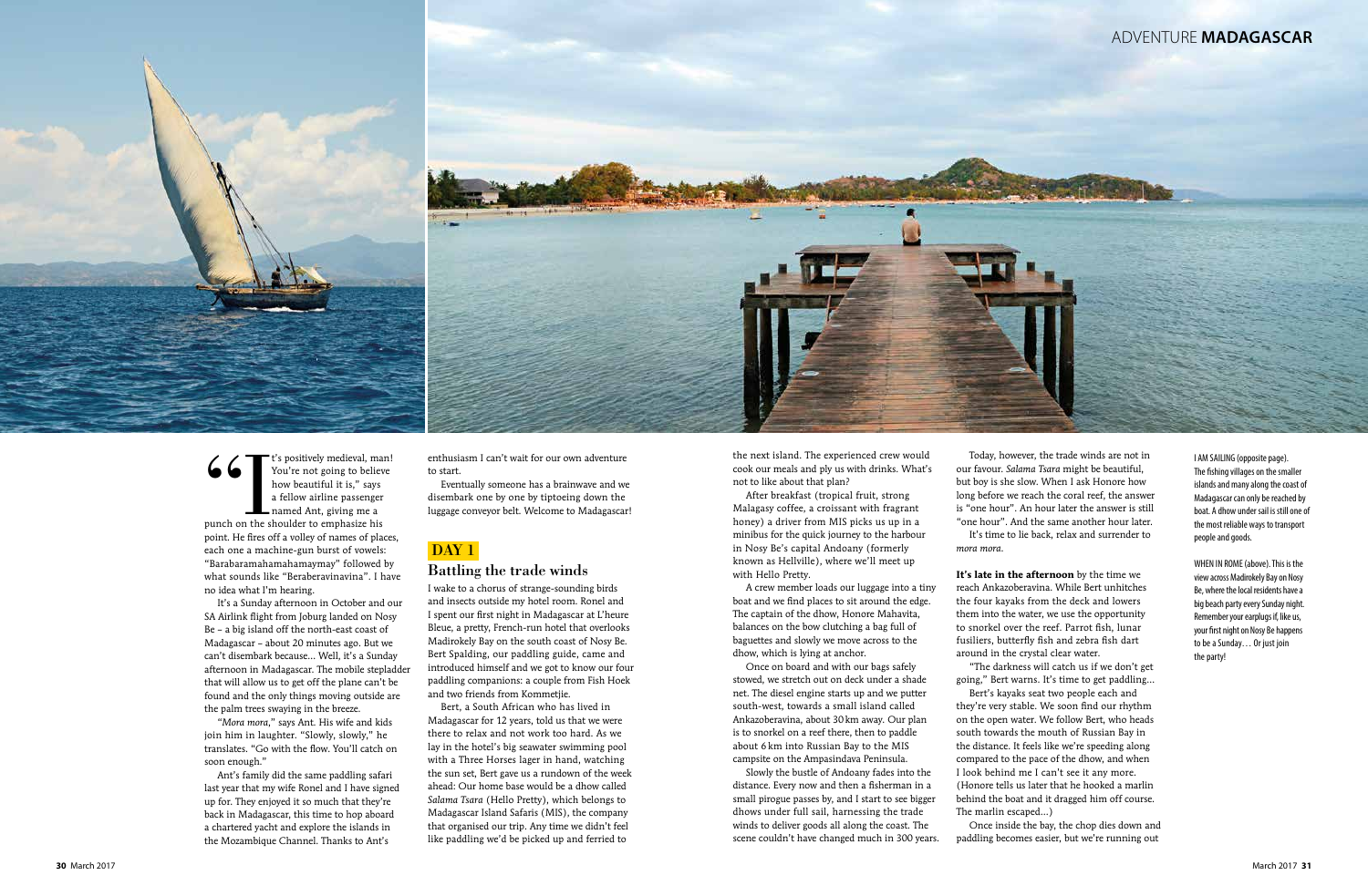**32** March 2017

## ADVENTURE **MADAGASCAR**



ISLAND STYLE (opposite page, clockwise from top left). The *Salama Tsara* lies at anchor in Russian Bay at sunrise. This secluded bay got its name after a Russian ship found shelter here in 1905 during the war between Russia and Japan. The story goes that the crew beached the ship on purpose and spent the rest of the war hiding out in the bay. Uninhabited islands are common along the coast of Madagascar. If there's no potable water, there are no people. Madagascar was once a French colony and you can still see the influence of French nuns in the beautiful tablecloths that are sold in many of the local markets. The nuns taught the women how to sew and do fine needlework. You can walk a winding path up the hill on Big Iranja to take a look at Gustave Eiffel's lighthouse. Your reward will be this view.

THE EDITOR AT WORK (below). There's plenty of time to laze around on a holiday like this – remember to take a good book along.

of daylight. The sun sets quickly and darkness envelops us, but the villagers at our campsite have lit a fire on the beach to guide us home.

I shower using a cup and a bucket of water drawn from a well, eat the bonito and barracuda that didn't escape, drink vanilla-flavoured rum and sleep in a neat hut with a five-star view of the bay.

My suspicion that we are in paradise is confirmed.

# DaY 2 A river as sweet as honey

"There's no algorithm for fish," says Ronel. She's commiserating with Barry Birkett, a chiropractor from Fish Hoek. Barry's a keen fisherman and he's brought his rods and lures on this safari, but the fishing gods aren't smiling on him this morning.

#### DAY 3-4 Turtles for Africa

We left Russian Bay early, accompanied by a pod of dolphins that had the fish in a froth around the dhow. We're heading south again, keeping close to the coastline but deep enough for Barry to cast his line. He's about to elaborate further about the unpredictability of fish when a crew member on the stern lets out a yell: A kingfish has taken the lure on one of our trawling lines and it's putting up a good fight.

Then the line goes slack. A blacktip reef shark has swooped in and bitten off the kingfish's tail. We reel in two-thirds of a bleeding kingfish, but on-board chef Eliane Tiana doesn't mind. She cooks up a storm in the tiniest of kitchens and the kingfish goes down in history as one of the tastiest fish I've ever eaten.

After lunch we anchor just inside the mouth of the Baramahamay River (Honey River) on the Madagascan mainland. Four

cute wooden huts, each with a colourful hammock on the deck, wait for us on the banks. This is our home for the night, but first we're going to explore a mangrove swamp in our kayaks a few kilometres upriver.

We *schloop-schloop* through the swamp along tributary after tributary. Bert knows his way around and makes sure we don't get lost. There's a cooling breeze on the river, but it's cloying and humid in the mangroves. Hundreds of blue crabs scurry around on the muddy banks and there's a ripe smell in the air. A giant white heron suddenly shatters the silence as it takes off in front of our boat and flaps noisily into the sky.

This is a prehistoric place. You can easily imagine a T-Rex crashing through the low trees towards you…

At sunrise I'm lying in the hammock outside my hut, watching green mountains in the distance light up. A cock crows and dogs bark on the opposite side of the river as the fishing village slowly wakes up. One by one, men push their pirogues into the water and sail into the ocean to catch fish for their families.

Today we're travelling to Iranja, a postcardpretty island named after the turtles that swim in its tranquil waters. When someone shows you a travel brochure for a tropical island (turquoise sea, white beach, palm trees), there's a good chance the photo is of Iranja.

It's actually two islands – Small Iranja and Big Iranja – connected by a spit of sand. At high tide, waves on either side of the sand bank smash into each other, but at low tide you can walk from one island to the other. We'll spend the next two days on Big Iranja, in comfortable A-frame grass huts on a beach close to a fishing village.

There's a semi-decent shower behind the huts, which makes this seem like a five-star resort. That, and the fact that we can replenish our Three Horses at a local bar in the village.

Iranja is especially popular with Italian and French tourists, who take a speedboat taxi from Nosy Be to spend the day snorkelling and sun-tanning on the beach. Once they return after lunch, the island belongs to us and the villagers again.

Ronel and I drift over coral reefs, among turtles that pop their heads out of the water to check us out, then we have an afternoon nap on the beach and wake up at dusk as fruit bats swoop down from a nearby cliff to forage for food.

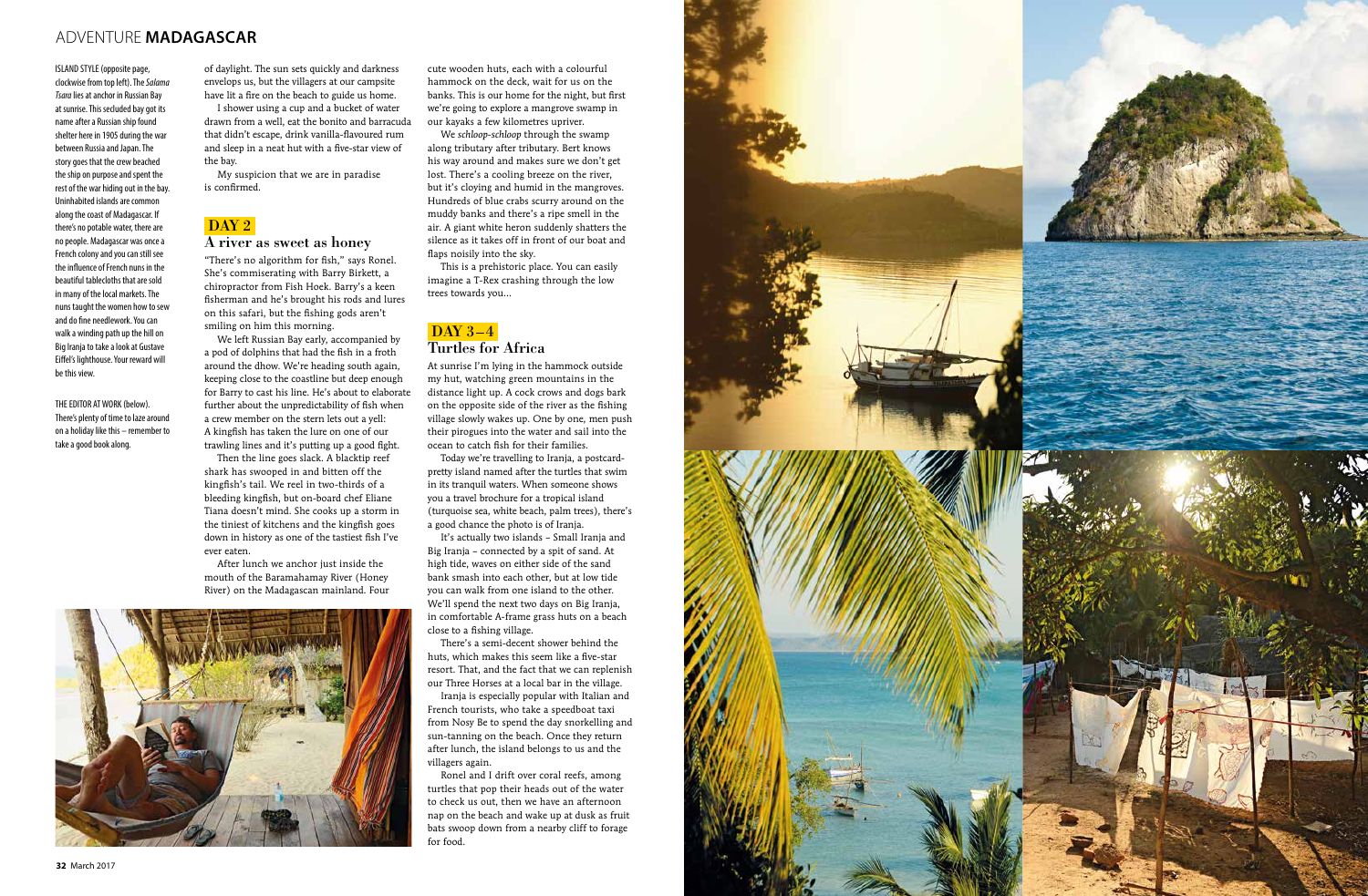## ADVENTURE **MADAGASCAR**

FISHY STORIES. You can trawl for fish from your kayak, or cast if you want to take a break from paddling. Shortly after this photo was taken, along the coast of Iranja, Barry Birkett (blue shirt and hat) reeled in a sturdy fish that made for a tasty meal that evening.

**The next day we decide** to paddle around the island to see the local lighthouse built high on a cliff. The lighthouse was designed by Gustave Eiffel (who also designed a certain tower) and was shipped to the island more than a century ago. It's not as grand as the Parisian landmark, but it's worth a look. More impressive are the two white-tailed tropicbirds that are weaving an intricate dance in the sky above.

I'm going to miss Iranja.

#### DaY 5 Meet the lemurs

We're on the dhow before sunrise, heading north-east to Antsoha (Lemur Island), not too far from Russian Bay. As the name suggests, lemurs are the only inhabitants here. We follow a guide up a steep and narrow path through a tropical forest as lizards and chameleons scurry out of the way.

The guide calls, "*Maki, maki, maki*…" (the local word for lemur) and we hear them before we see their shapes flitting through the dappled light of the canopy. Then they're upon us – black lemurs, black-and-white lemurs, brownand-white lemurs – on our heads and shoulders, looking for the small bananas we're carrying.

Their hands are soft and their fingers gently take the bananas from us, popping the food into their mouths in a flash. Once they've had their fill they leap into the trees again and disappear into the shadows.

Like most of the animal and plant species you'll find here, these lemurs (there are more than 50 species of them) are endemic to Madagascar.

**After lunch, enjoyed by us** and the lemurs, we're back in the kayaks. We intend to paddle back to the camp at Russian Bay, but first we're going to visit an Austrian. The bay is a safe haven for yachts and there are plenty of them at anchor just beyond the mouth. This is where an Austrian, known only as Andreas, has built himself a bush pub par excellence.

Andreas is sun-beaten and lean with a short grey beard and piercing blue eyes. He's wearing a sleeveless vest, shorts and a bandage around one leg. He's not in the mood for small talk because he has to prepare supper for some of the yachties in the bay.

He warns us that his beer is warm – there's no electricity or a generator to keep things cold. But you'll struggle to beat the view from his

pub. When he only wants to charge us 10000 ariari (about R50) for our round of beers, rum and soft drinks, he just shrugs his shoulders and says it wouldn't be right to charge more.

I ask him what life is like, here on the edge of Russian Bay. "Sometimes it's paradise. Sometimes it's hell," he says. "Especially in the rainy season in summer when the humidity is unbearable." He shrugs his shoulders again and hobbles off to his tiny kitchen.

We're loath to leave his hellish paradise, but an hour's paddle across the bay awaits. Back in camp, there's fish, crab and mango picked from the trees on the menu. I'm not complaining.

#### DAY 6 Spoilt for choice

It's our last day on the water and I try to burn everything into my memory: the green coastline that slips past slowly and the barracuda chasing its prey right out of the water.

We're making our way back to Nosy Be, but first we're going to snorkel in a marine reserve off Tanikely Island. After that we'll spend our last night in a guesthouse on the island of Nosy Komba.

The guesthouse, 293 on Komba, is something special. It belongs to another South African – Marcine Cooper – who is a can-do woman from the Border region of the Eastern Cape. Just having a flush toilet, a decent shower, a luxurious double bed with crisp white linen and a mosquito net makes it feel like I've died and gone to heaven. Marcine's place offers all of this and more – it's the reason people want to go on honeymoon. Komba is one of the most popular tourist destinations in this part of Madagascar and it's easy to see why. There are bars and restaurants, markets to browse, snorkelling and scuba excursions, one-day or extended kayak safaris with Bert (who lives in a grassroof cottage on the north side of the island) and a nature reserve full of lemurs.

The next morning we have to wait for the Back home, several days and many showers

tide to come in before we can take a water taxi to Nosy Be and the airport. Ronel and I use the opportunity to walk through the forest with a local guide to greet the lemurs one last time. later, I can still smell the sweet scent of lemur on my beard. Madagascar has crept under my skin.